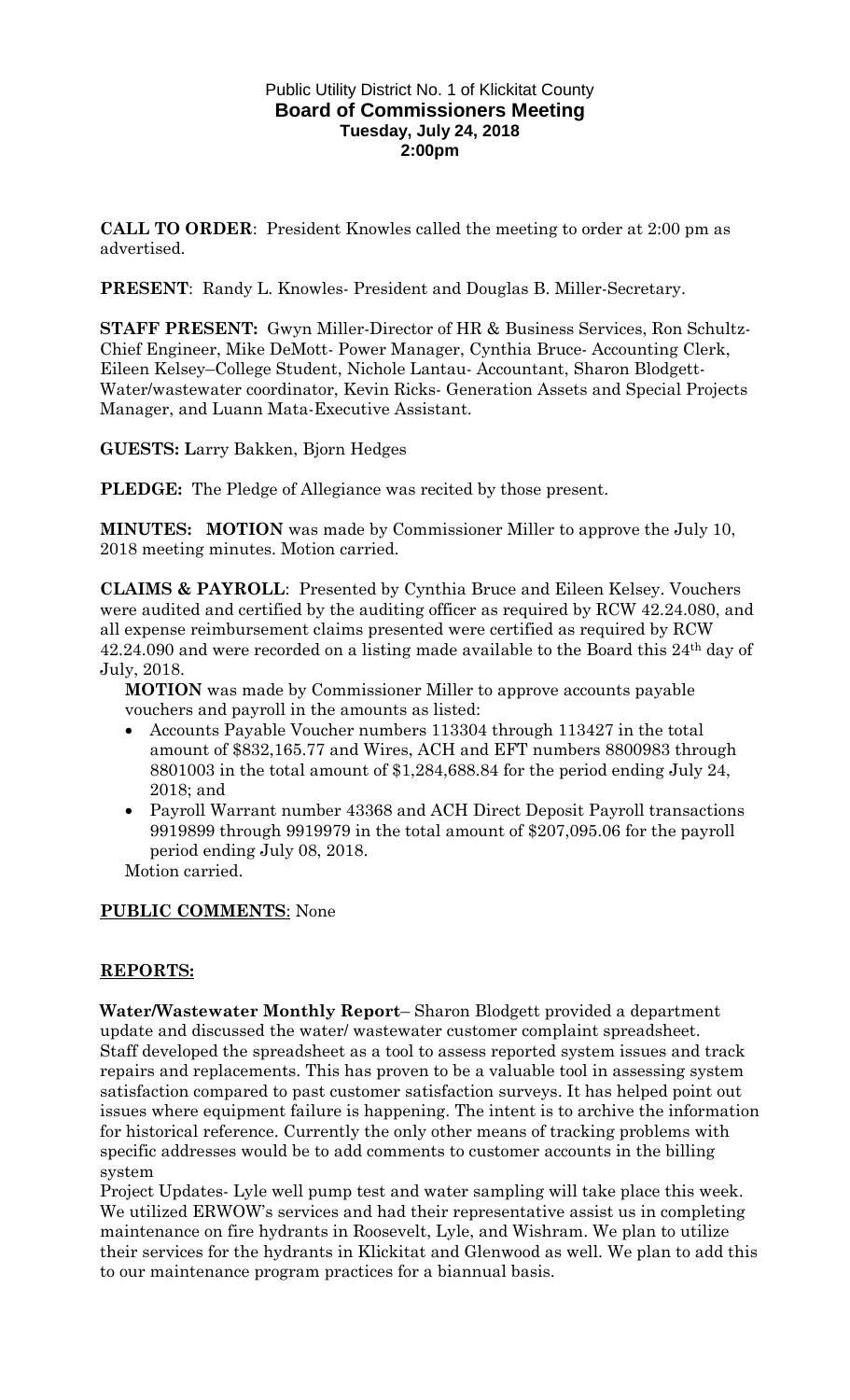We have ordered the second decanter replacement for the Lyle WWTP which was a budgeted capital item for 2018.

Concerns were presented by the Board regarding frequent calls to KPUD complaining of work performed by contractors on the Complaint Log. The jobs that utilized the contractor's services were small works jobs that did not allow retainage as a form of leverage.

**Engineering Monthly Report**– Ron Schultz provided the department update. BPA's canceled its July outage affecting our Spearfish substation due to a customer request and the recent fire in the area. BPA will reschedule the outage. The Bingen substation CT wiring corrections are complete; we will be adding switches as well. Brandon and Mark are moving forward with the Long Rang Plan (LRP) and reviewing proposed work with the crews. The LRP identified voltage issues in Snowden, staff will schedule the maintenance work as time allows. The Metershop is currently assisting with the Renewable Natural Gas (RNG) project. Staff is reevaluating the substation construction timeline due to lack of contractor availability. We have hired Don Brantner as the project manager on the substation and switching station construction projects. We have completed our Western Electricity Coordinating Council (WECC) required testing of our 230kV substations; there were no major items to report. There will be some work required to maintain our depth in the Bingen port district as they will be changing the road grade and this reduced grade will affect our depth.

Staffing update- Brandon Johnson and Mark Garner are working on system projects with Ron Schultz. Greg Fahlenkamp is training Justin Beierle he is picking up the processes quickly. Underwood Fruit is moving forward with their factory upgrades, we do not anticipate much, if any load increase.

**Operations Monthly Report**– Ron Schultz provided an update on Operations in Mark Pritchard's absence. White Salmon crews still have a steady customer work schedule. The construction crew has completed their work on High Street and moved on to the 21st street direct buried wire replacement. Outage hours are still higher than our goal. We are currently at 99.923% and our goal is 99.97% reliability for the year. Weather and our Darland Substation have contributed to most of these hours. The Goldendale crew is working on the Satus wedge-taps when not completing customer work. The Tree crew is still working their way through the county clearing our right of ways and removing danger trees. Roger Parton is continuing to work with the contracted Asplundh tree crew; they are steadily working their way through the contracted locations. We also have a contracted pole testing company who is currently evaluating poles in the Centerville area.

# **COMMISSIONER DAN GUNKEL – Absent**

**COMMISSIONER DOUGLAS MILLER -** Commissioner Miller discussed Grant is considering an emerging technology rate. He suggested that we consider providing educational opportunities or literature for our customers to help them understand the issues and potential hazards with running high power use equipment from their homes without consulting the PUD. Lastly, he stated that he read an article regarding PP&L selling their assets near White Swan to Yakama Nation Power.

### **COMMISSIONER RANDY KNOWLES** – Commissioner Knowles did not have a report at this time.

**GENERAL MANAGER –** The complete report can be found at: [htp://www.klickitatpud.com/topicalMenu/commissioners/GM\\_Reports.aspx](http://www.klickitatpud.com/topicalMenu/commissioners/GM_Reports.aspx) In addition to the written report, Mr. Smith presented the following information:

1. NISC update- The Customer Care and billing analysis process is complete and the accounting analysis is the first full week of August. Staff will be extremely busy working through all of the process as we prepare for the conversion. There may be a need for resource discussion depending upon the outcome of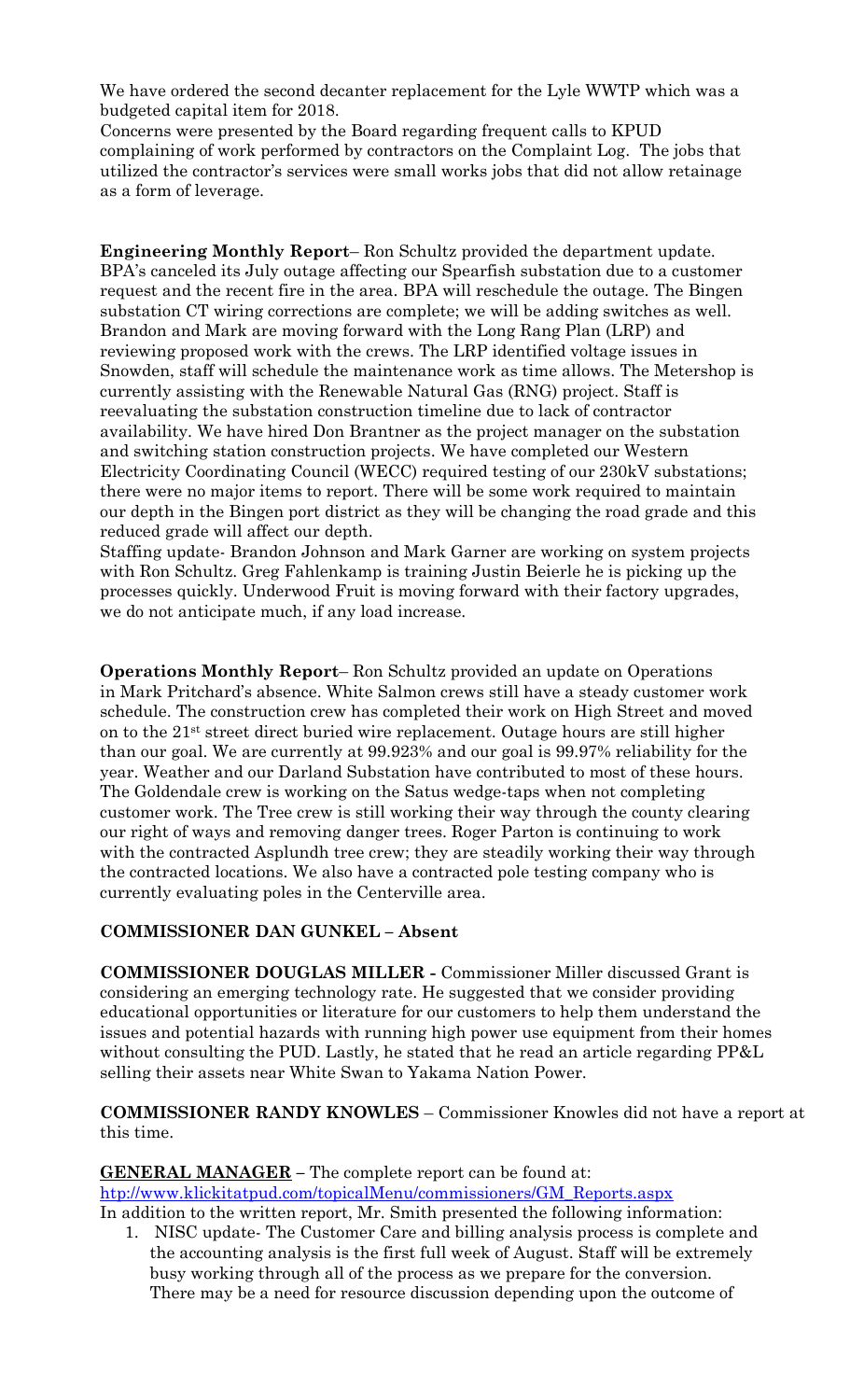the analysis process. We may keep our existing system operational for a few months to assure we have historical access should information require verification. The data cut verification will occur several times before implementation. Staff is holding weekly group meetings keep everyone apprised of schedules. We will provide a proposal for the call capture product at a future meeting for review. Call capture will be required if we are to provide phone payment options for our customers.

2. Staffing-

Crew Updates- The Journeyman Lineman positon was awarded to Anthony Lozano. The White Salmon groundman position was awarded to Greg Dechand. John Tallman is the new Goldendale crew groundman. The tree crew vacancy will not be filled at this time. This vacancy leaves an available FTE which we will use to hire a second groundman position. The union and crew agreed to utilize staff in a different capacity.

Engineering Update- Two staking engineer positions have been filled. Justin Beierle was hired in Goldendale and Mike Hample was offered the position in White Salmon. Brandon Johnson is our Engineering Tech and we will interview a System Engineer August 6th.

The positions that are left to fill are the line superintendent, customer service representative, payroll clerk and meterman.

- 3. Goldendale Energy Storage project- Local government official have sent letters to Federal Energy Regulatory Commission (FERC) in support of the project. A recently issued report stated that National Grid locked out United Steelworkers on the East Coast. In light of this report our Local IBEW chapter, who understand the value this project would bring to our area, cannot support the project at this time due to current circumstances.
- 4. Washington Public Utility District Association (WPUDA) legislation- We have contracted with Dave Warren to work on a legislation proposal to adjust the current employment after retirement issues. Currently if a PURMS retiree draws his retirement immediately upon retiring, they cannot work without penalties. The teachers union passed legislation to remove that language from their retirement eligibility requirements. With this precedence having already been set, we feel this is a worthwhile proposal to promote. The driver being your field does not lose the experienced workforce that could help fulfill a void on a short-term basis.

# **AGENDA ITEMS:**

A. **WHITE CREEK WIND UPDATE- Bjorn Hedges:** Bjorn Hedges, White Creek Wind plant manager presented the first draft of their 2019 O&M Annual Plan; the final plan will be presented for approval in November. The site has operated for nine years without a loss time incident. The maintenance plan schedules the majority of maintenance for spring months as Bonneville Power Administration (BPA) places most curtailments on the site during this same period. The existing turbines have been in operation for twelve years. There have been few major maintenance issues. A maintenance plan has been devised that when there is a main bearing replacement required, all three blades would be upgraded. Staff will retain blades that are not showing fatigue for emergency maintenance replacement parts. Due to the age of the equipment on site and the understanding that the facility will require more maintenance in the future, the Siemens Long Term Service contract cost will increase as well. The turbines have a 20-year life span rating. To assist with the attrition issues, the Siemens maintenance contract scope has increased to allow for a reduction of full time employees. A decommissioning fund is set up, in the event the off takers do not choose to renew their contracts once the project reaches its 20-year life expectancy. Insurance